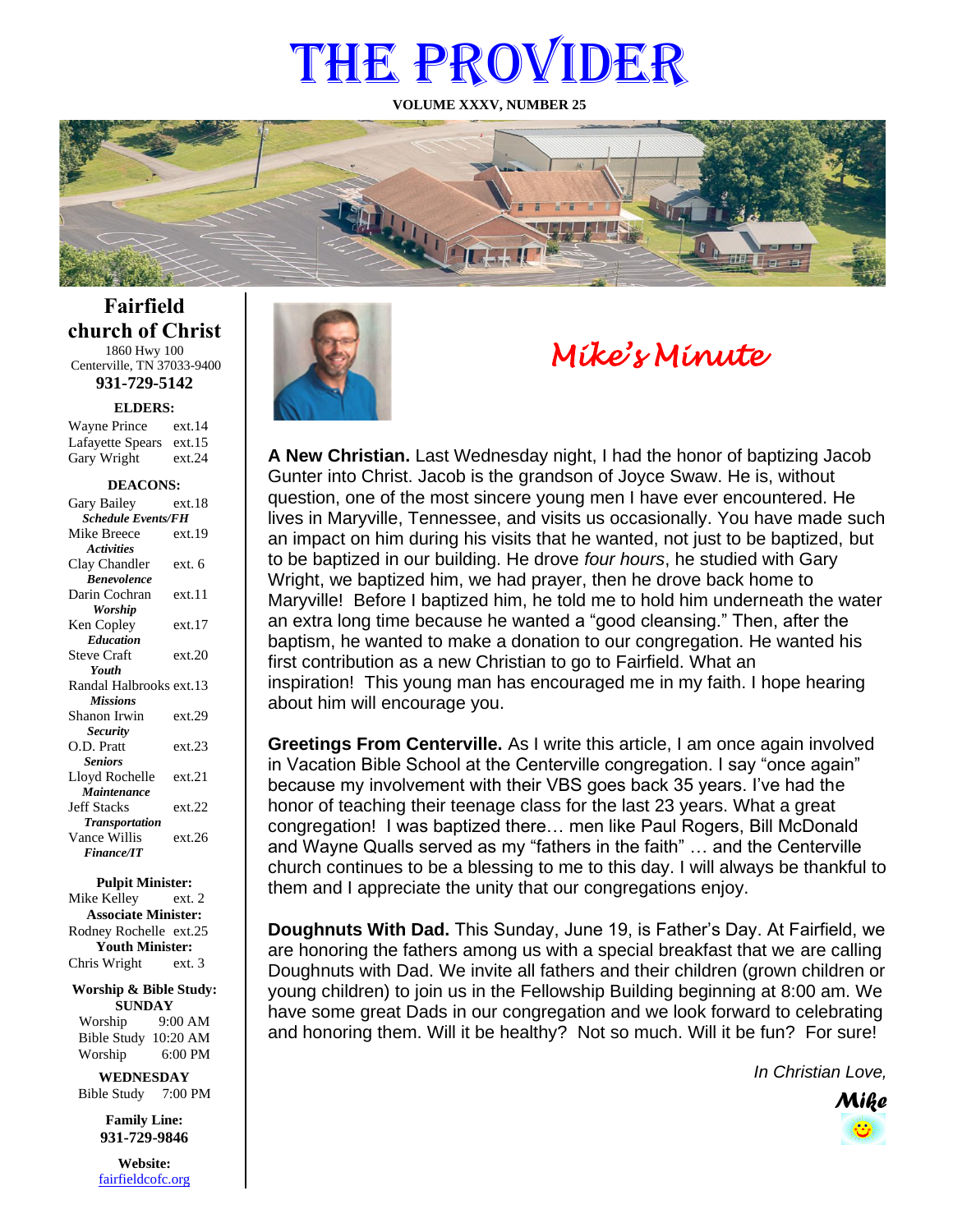

Dads and their families will meet in the Fellowship Hall starting at 8 am on Fathers' Day, June 19th, for Donuts with Dad as we honor our fathers on that day.

**Ther** leave here at 5:30. Sign-up sheets are in both foyers. The Golden Agers will be going to the Junk Yard Dog in Hohenwald on Thursday, June 23rd. The bus will

Our Missions Committee will have an outreach luncheon for widows and widowers in the fellowship hall Saturday, June 25<sup>th</sup>, at noon. Bill McDonald will be guest speaker. Please RSVP to Randal Halbrooks (931-994-9070) by June  $22<sup>nd</sup>$  if you plan to attend.

Congratulations to **James Jett** & **Allison Cook** who were married here at the church last Saturday.

Joyce Bruno will be teaching a bi-weekly ladies' Bible class on prayer, starting Monday, June 27<sup>th</sup> at 6pm in the basement. For those ladies interested, Joyce asks that you ponder two questions before the first class: 1) Why should we pray? And 2) why don't we pray like we should?



**filem** Centerville congregation). His funeral was Sunday. We express sympathy to the family of **Bennet James Schmid**, age 4. His parents are Tyler & Rebecca Schmid and his grandparents are Marc & Sonja Schmid & Jimmy & Cathie Copley (of the

### RESPONSES

**Dale Dillingham** came forward this morning asking for prayers as he deals with health issues.

We are happy that **Jacob Gunter**, grandson of **Joyce Gunter Swaw**, was baptized by Mike Kelley Wednesday night. We welcome him to our church!



*Members:* O.D. Pratt, Kenneth Jett (knee replacement on Monday at Maury Regional), Gary Wright (eye surgery went well), Yvonna Caillouet (foot surgery-home and doing well, Noble Victory (home), Brenda Stoltz (hip surgery went well Thursday), Janey Gilbert, Butch Sullivan, Harry Totty, Dorothy Weatherspoon, Helen Shanes, Lou Dickens (home), Paul Victory, Dewayne Victory & Jo Ann Totty.

*Friends & Family:* Grayson Gunter (grandson of Joyce Swaw), Mike Rhea, Jimmy Loveless, Helen Jerpe, Michael Harvill, Jay Pickard, Mary Spears, Christians, missionaries, military personal & people in the Ukraine, Everett Kelly (St. Thomas Westpneumonia), Mark Walton, J.B. Brown, Nancy Clancy, Gus Gilreath, Willie Taylor, Ray Weatherspoon (home), Kevin Chandler, Jo James, Lucille Morphis, Wanda Gilliam Felts, Cody Crawford, Linda Goad, Doris & Marjorie Claud, Rebeca Mears, Greg Zoller, Seth Williams, Elizabeth Dunn, Kelley Wilson, Billie Church, Daniel Spears (hospice), Ann Spencer, Thomas Brady, Donald Brady, Doris Elam, Neil Jobe, Donna Gaspard, Rita Stacks, Jimmy Jenkins, Ruby Church, Carolyn Nash, Kathy Swinford Coleman, Jimmy George & William Dale Nash.

*Life Care:* Anthony Stacks, Wilma Green, Francis Qualls, Hester Moss

*St. Thomas Hickman Nursing Home:* Barbara Beard (hospice), Naomi Bailey

*Olive Branch Senior Living, Dickson:* Martha Page



**June 19 -** 3<sup>rd</sup>-5<sup>th</sup> grade Devo, during evening service @ FH

**June 21 -** Middle/High School Devo, 6:30-8:30 @ FH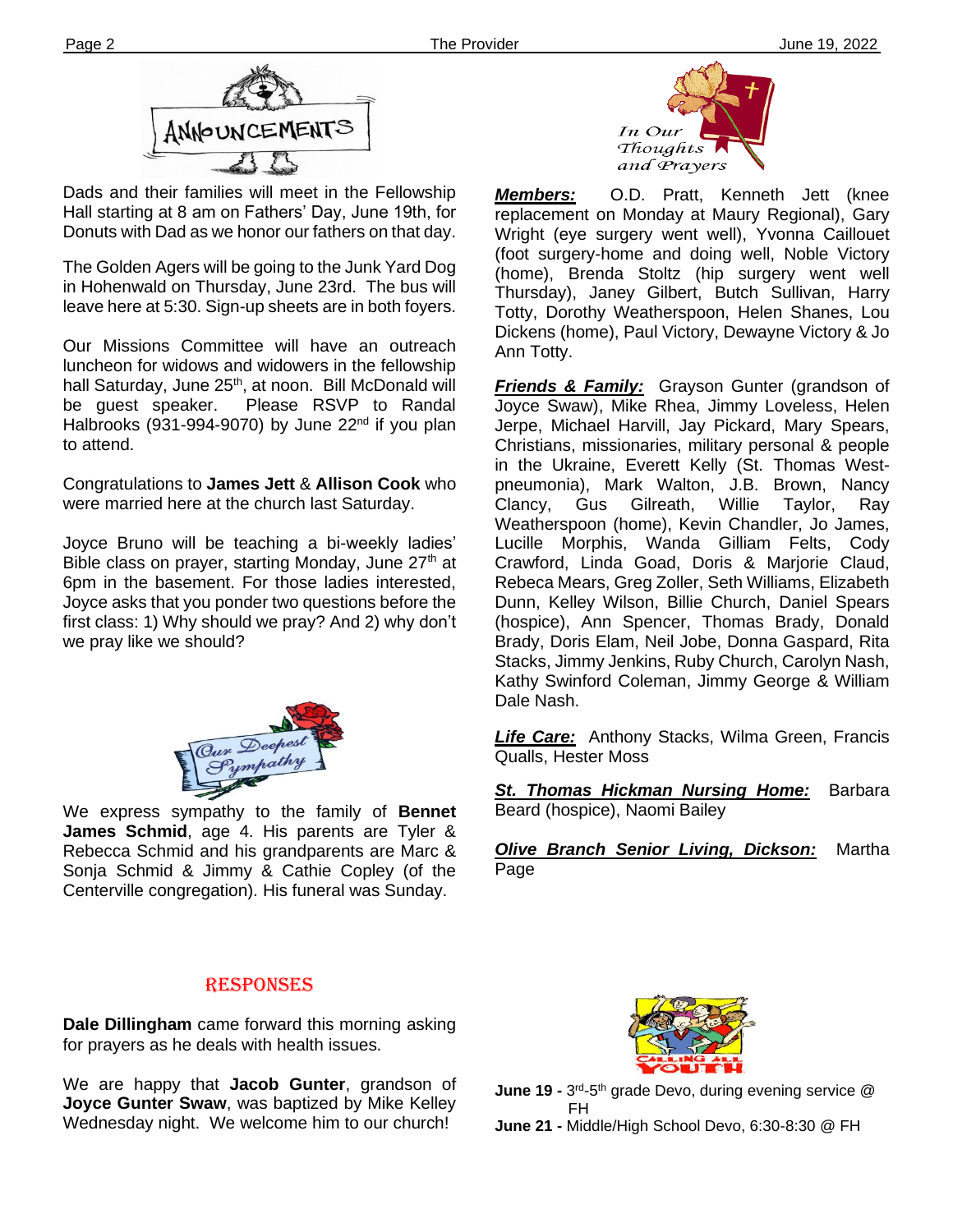

**Center Fielders News** "The Thoughts & Intents of the Heart"

 Often, we fail to realize how great an impact that thoughts have in our lives. In fact, almost all of our actions result from our thinking (Matthew 15:19). If I repeatedly commit the same sin and it seems I just can't overcome it, I have found that it is because I have given that thing free rein in my thoughts.

 A minister once said that if we bump a glass and water spills out, it means there was water in it. By the same token, if someone bumps me and angry words spill out, it means I was harboring angry thoughts. But if I have only kind thoughts, what comes out unintentionally will be kind words.

 I used to think that some people just don't struggle much with sin, because hardly anything bad can be seen on the outside. Finally, I realized that they are fighting the battle on the inside, in the mind. Then, because a godly thought pattern has been established, the godly actions that follow just seem to fall in place naturally.

 We read that even Christ struggled with His thoughts in the Garden of Gethsemane. Luke says He prayed in such anguish that His sweat was as drops of blood. Christ won the battle there, and then when it came to the actual crucifixion, He went like a Lamb.

 We all need to win the battle in our thoughts so that the actions that follow may be what God desires of us. We should also do what Christ did when struggling. Seek support from our fellow men, and above all else, pray earnestly to God.

*Obey God and watch Him work,*

*Rodney*

# **FOR THE RECORD**

|                           | <b>WEEK OF June 12, 2022</b> |  |
|---------------------------|------------------------------|--|
| <b>MORNING WORSHIP</b>    | 177                          |  |
| <b>CONTRIBUTION:</b>      | \$4254                       |  |
| <b>2022 WEEKLY BUDGET</b> | \$4167                       |  |

## MEN TO SERVE June 19

#### **SUNDAY MORNING:**

**Song Leader:** Darin Cochran  **Opening Prayer:** Vance Willis **Scripture Reading:** Keith Harvill  **Scripture: Ephesians 6:1-4 Preside Lord's Supper:** Gary Bailey  **Alternates:** Phillip Coates, Kenneth Jett  **Announcements:** Darin Cochran  **Closing Prayer:** Jerrie W Barber **Van Driver:** Jeff Stacks 931-994-7631

#### **SUNDAY EVENING:**

**Announcements:** Randal Halbrooks **Scripture Reading:** Phillip Coates  **Scripture: Matthew 8:1-4 Song Leader:** Jeff Stacks **Opening Prayer: Roy McCoy Lord's Supper:** Dale Dillingham, Boyce Cannon **Closing Prayer:** James Swaw **Van Driver:** Jeff Stacks 931-994-7631

#### **WEDNESDAY NIGHT:**

**Announcements:** Gary Wright **Song Leader:** Gary Basford **Opening Prayer: Bobby McCoy Invitation:** Mike Kelley  **Van Driver:** Chris Love 931-994-7855